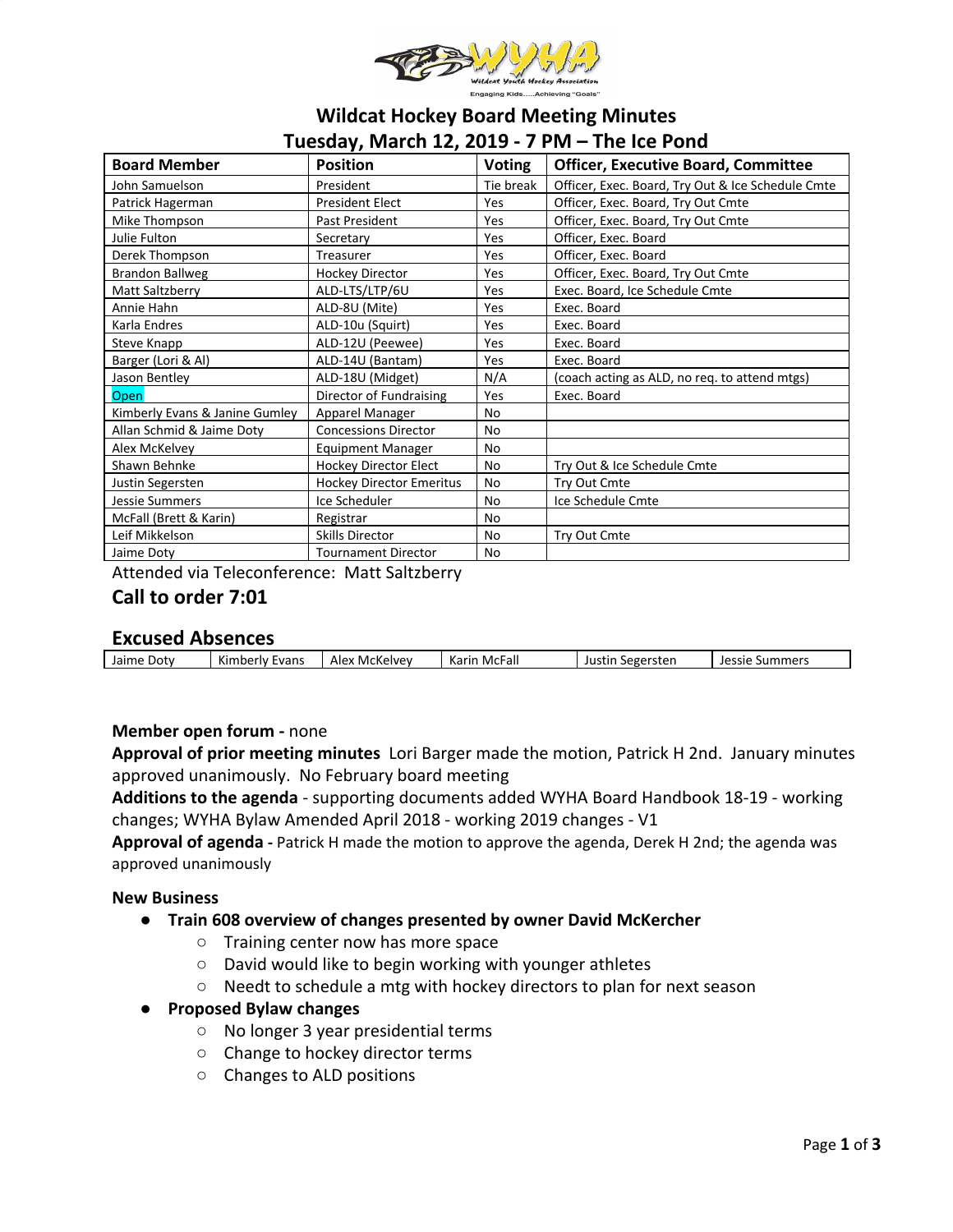

# **Bylaw Changes cont.**

Approval of Bylaw changes: Mike Thompson made the motion to approve the Bylaw changes, Patrick H. 2nd; the agenda was approved unanimously

Plan: An Electronic vote to approve the Bylaw changes will be sent out to the WYHA membership. A notice will be emailed out 10 days prior to the vote and the voting opportunity will stay open for at least 48 hrs.

# **Reports By Appointed Board Members**

## **Apparel Manager**

- Provided keys and jersey binder
- neither apparel manager will continue in this position

**Director of Concessions -** nothing to report

**Equipment Manager -** absent

**Ice scheduler -** absent

### **Registrar**

- Bids for hosting a State tournament in 2021 due 3/31/19 (PWB, PWC1, Squirt A, Squirt C1)
- All skaters have been claimed in USA portal

### **Skills Director**

- Goalie rebate going out
- Live Barn at the Ice Pond planned for Fall 2019

### **Tournament Director**

**●** Greg Warner Mite Jam - 309 skaters; mom shop did not work well; volunteers lacked

# **Reports By Executive Board Members**

#### **Treasurer-**

Approval of bills to pay - motion to approve bills made by Annie Hahn, 2nd by Patrick H; motion approved unanimously

### **President**

- Board positions with term ending: Secretary, 6U ALD, 8U ALD, Squirt ALD, Bantam ALD, Midget ALD, Director of Fundraising, Apparel Manager, Director of Concessions, Equipment Manager, Hockey Director, Skills Director
- Discussed special membership electronic vote for proposed Bylaw Changes
- Annual Mtg date  $4/30/19$  @ 5;30
- Review Spring Hockey guideline